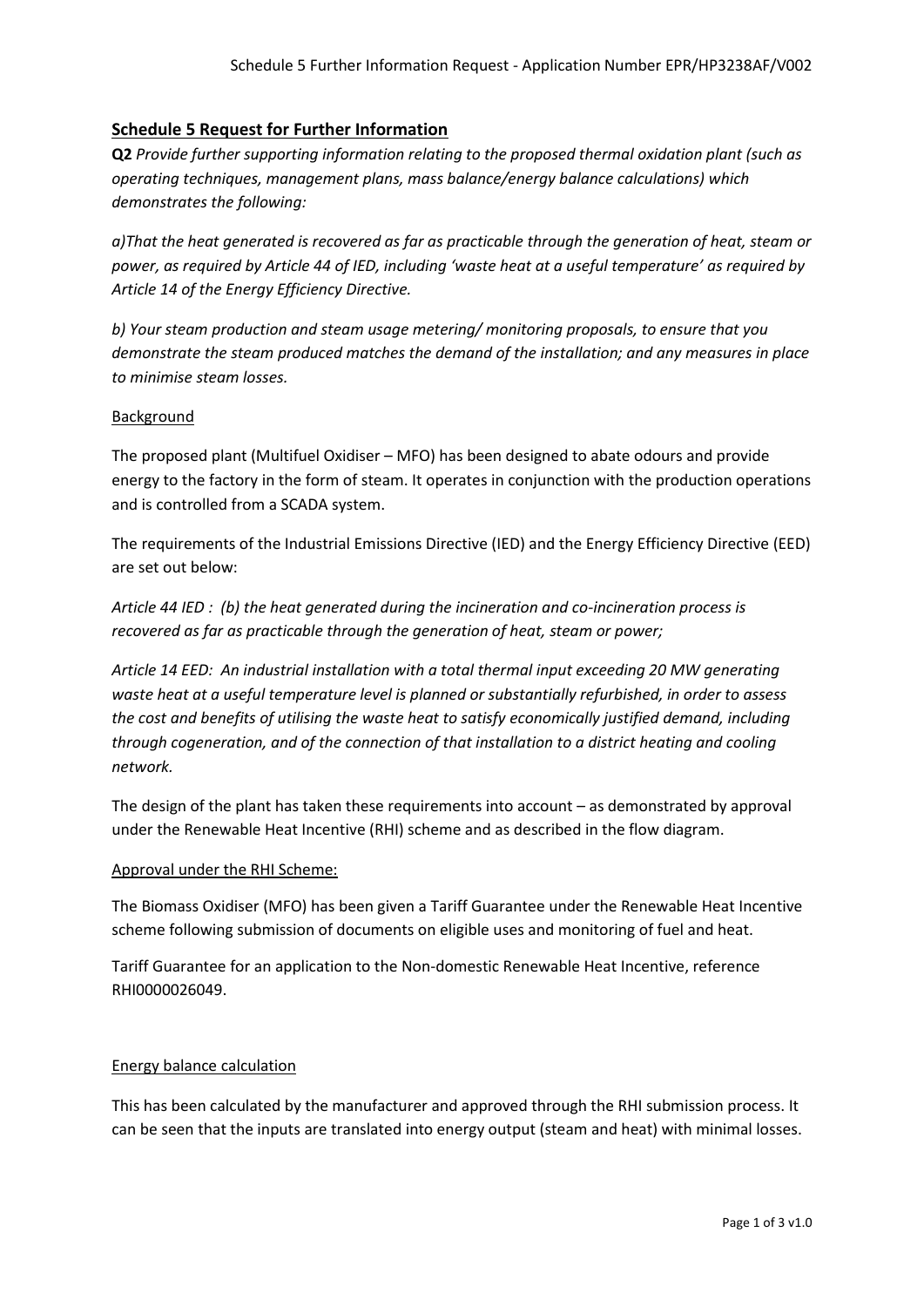| Inlets               |             | <b>Outlets</b>                           |             |
|----------------------|-------------|------------------------------------------|-------------|
| <b>MBM</b>           | 25.776,6 kW | Useful power - saturated steam           | 19.840,4 kW |
| Natural gas          | $0.0$ kW    | Useful power - preheated atmospheric air | 563.1 kW    |
| Vapour process fumes | 865,2 kW    | No burned                                | 257,8 kW    |
| Atmospheric air      | 42,8 kW     | <b>Thermal losses</b>                    | 1.912,8 kW  |
| Room air + Faul air  | 180,3 kW    | Stack                                    | 7.281,8 kW  |
| <b>Dilution air</b>  | 66.1 kW     | Total                                    | 29.855,9 kW |
| Feeding water        | 2.924,8 kW  |                                          |             |
| Total                | 29.855,8 kW |                                          |             |
|                      |             | <b>Global efficiency</b>                 | 79,2%       |

These figures are based on calculations only and as the plant goes through the stages of commissioning these will be updated as necessary.

## Plan of steam meters

The proposal for metering is set out in the diagram below. This shows all future changes to the processing lines in addition to those that are the subject of this variation.

This plan was submitted as part of the RHI application and approved as being able to demonstrate the efficient management of steam demand and control of heat losses.

Meters will be linked to the SCADA system and energy use monitored under the accredited energy management system.

## **KEY**

 $\Box$  Orange Box = Mass flow heat meter  $B()$ Blue BOX with orange = condensate meter Green Box = indicates the mains gas supply

 $\rule{1em}{0.15mm}$  Purple = Biofuel Meter (tallow)